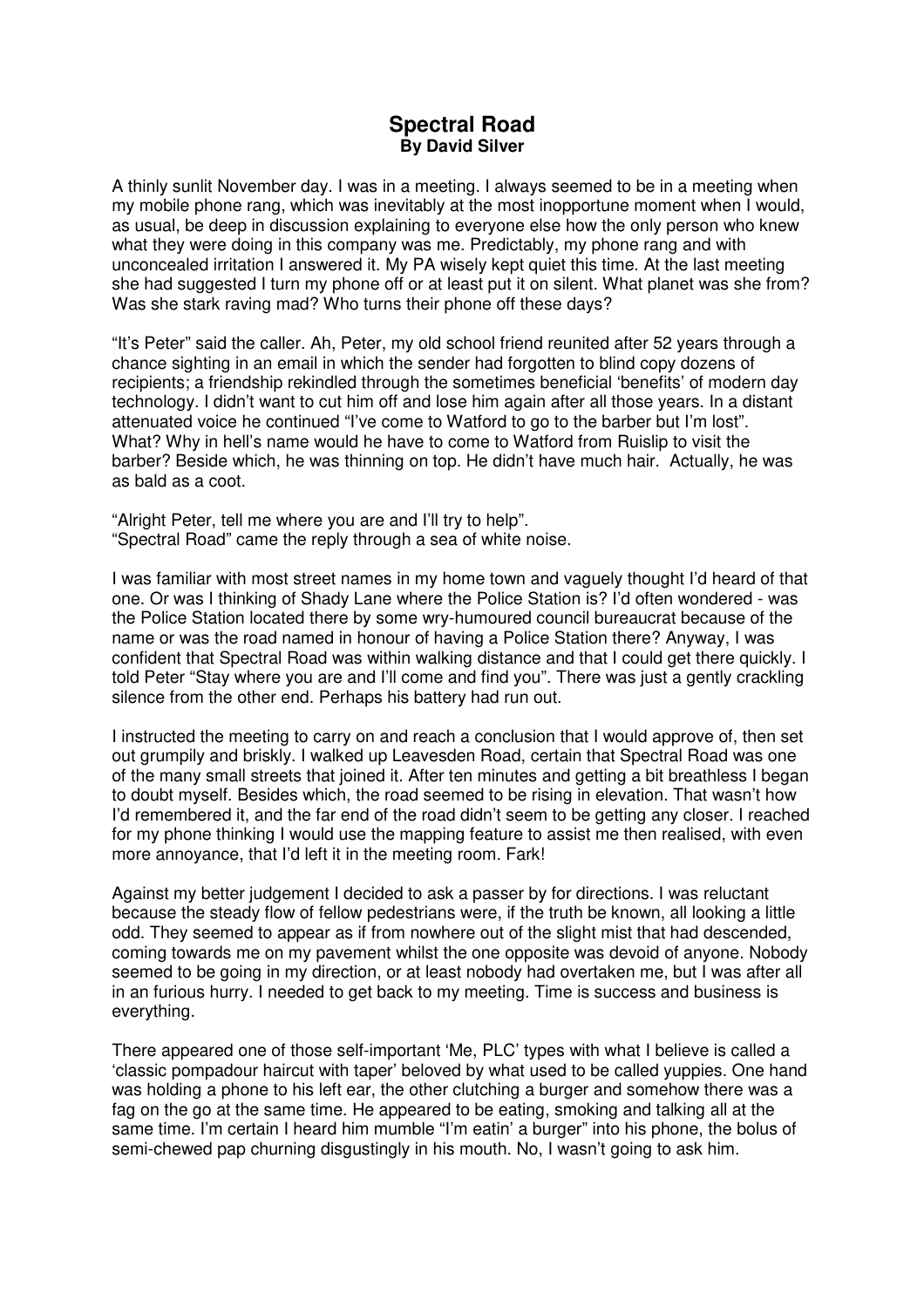The next was a real surprise. Two children were pushing a pram containing a small woman who appeared to be their mother. A German Shepherd tethered to the pram by its lead ran furiously behind in an effort to keep up, although the buggy seemed to be travelling at a snail's pace. They all seemed to be travelling in different time zones. I tried to gain the woman's attention but her gaze was fixed ahead and she seemed oblivious to my presence.

A man carrying a doctor's bag came into focus next. That's more like it, an educated person, I'll ask him. Then I observed that he was walking along with a thermometer in his mouth.

Next was a monkey pushing a barrel organ with a chestnut brazier blazing merrily atop. Then a man in overalls being nudged forward by his wheelbarrow. As they went by I saw that the barrow itself was being propelled by a tortoise with 'The World's Smallest House' painted on its shell. A policeman on his beat appeared and eyed me suspiciously before muttering "Evenin' All" and passing on. Or could it have been "Evenin' Al", which was strange because Al is my name.

I considered knocking on the door of one of the houses and asking for directions. Out of curiosity I peered through the window and gap in the lace curtains into the front parlour of one house and observed a parrot sitting on a settee watching a black and white television programme whilst a cat in a birdcage appeared to be chattering and gesticulating wildly to it. I gave up on that idea.

I was becoming quite breathless by now as the elevation steepened. I considered my situation and it didn't look good. I was disquieted by the strange illusions I was experiencing, almost like the distorted images of a poorly remembered childhood. I didn't want to abandon Peter and was on the point of turning back with a view to returning to the office and getting my car, but as I looked back in the direction from whence I'd come, I was horrified to see that the road stretched away into a hazy vanishing point. Other than a rag and bone man on his cart shouting what sounded like "Ho! Ney yo-a nary o" above the clip-clopping of his horse, no vehicles had passed for the whole duration of my outing, so there was no chance of hailing a taxi.

At this point a wizened little man came to my rescue. He appeared out of the mist and to my surprise actually engaged with me. "'May I help you?" he enquired in a thin, sibilant old man's voice. He had just three blackened teeth in his mouth. "Ah, Spectral Road is not too far. Take the next turning on the left and cross a footbridge. You'll know you've arrived when you get there". What a curious description. I thanked him and walked a few steps. I looked back but, like everyone and everything else, he'd disappeared. He must have gone into one of the small terraced cottages that line Leavesden Road. He'd mentioned a footbridge. That implied a railway line. I knew the West Coast Main Line ran somewhere over to the left but there wasn't a bridge over the railway for miles.

Yes, the next left, there it was, a narrow road and yes, there was a street sign high up on the wall of the corner house. Spectral Road. A hundred yards or so along and the landscape opened out into bombed scrubland on either side, but there was a bridge ahead. I didn't recognise any of this. I stepped tentatively onto the bridge and looked down. My heart lurched with shock. I was high up in the air! Far below was what looked like a shunting yard with seemingly dozens of railway lines going off in all directions. But what really attracted my attention was what looked like a small boy, short-trousered and with a mop of curly hair. Surely that couldn't be … He looked up. Even from this distance I could tell it was Peter. My senses swam. I reached for the rusty balustrade but lost my balance and my weight caused the railing to give way. My last thought as I fell was that in those days we weren't plagued with Elfen Saifty.